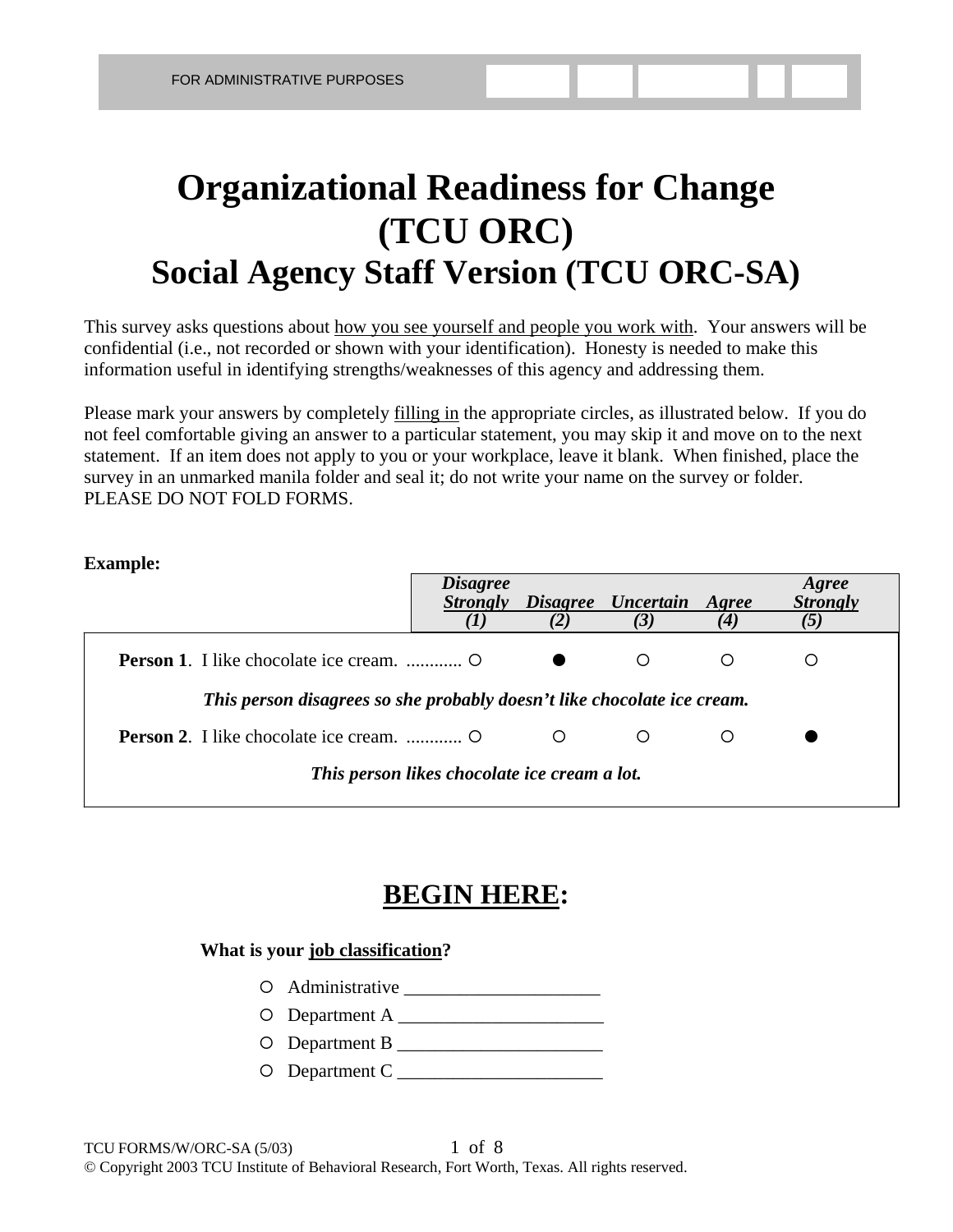#### *PLEASE FILL IN THE CIRCLE THAT SHOWS YOUR ANSWER TO EACH ITEM.*

|     |                                                         | <i><b>Disagree</b></i><br><b>Strongly</b> |         | Disagree Uncertain | Agree   | Agree<br><b>Strongly</b> |
|-----|---------------------------------------------------------|-------------------------------------------|---------|--------------------|---------|--------------------------|
|     |                                                         | (I)                                       | (2)     | (3)                | (4)     | (5)                      |
|     | <u>Your organization</u> needs additional guidance in - |                                           |         |                    |         |                          |
| 1.  |                                                         |                                           | O       | $\circ$            | $\circ$ | $\circ$                  |
| 2.  |                                                         |                                           | O       | O                  | O       | O                        |
| 3.  |                                                         |                                           | O       | O                  | $\circ$ | O                        |
| 4.  | establishing accurate job descriptions                  |                                           | O       | $\circ$            | $\circ$ | $\circ$                  |
| 5.  |                                                         |                                           | O       | O                  | O       | O                        |
| 6.  |                                                         |                                           | O       | O                  | O       | O                        |
| 7.  | improving communications among staff.  O                |                                           | O       | O                  | $\circ$ | O                        |
| 8.  | improving record keeping and                            |                                           | $\circ$ | $\circ$            | $\circ$ | O                        |
| 9.  | improving financial/accounting                          |                                           | $\circ$ | $\circ$            | $\circ$ | $\circ$                  |
|     | <u>You</u> need more training for $-$                   |                                           |         |                    |         |                          |
| 10. |                                                         |                                           | O       | O                  | $\circ$ | O                        |
| 11. | specialized computer applications                       |                                           | $\circ$ | $\circ$            | $\circ$ | O                        |
| 12. | new methods/developments in your                        |                                           | $\circ$ | O                  | $\circ$ | O                        |
| 13. | new equipment or procedures being used                  |                                           | O       | $\circ$            | $\circ$ | O                        |
| 14. | maintaining/obtaining certification                     |                                           | O       | $\circ$            | O       | O                        |
| 15. | new laws or regulations you need to                     |                                           | O       | O                  | O       | O                        |
| 16. | management or supervisory                               |                                           | O       | O                  | O       | O                        |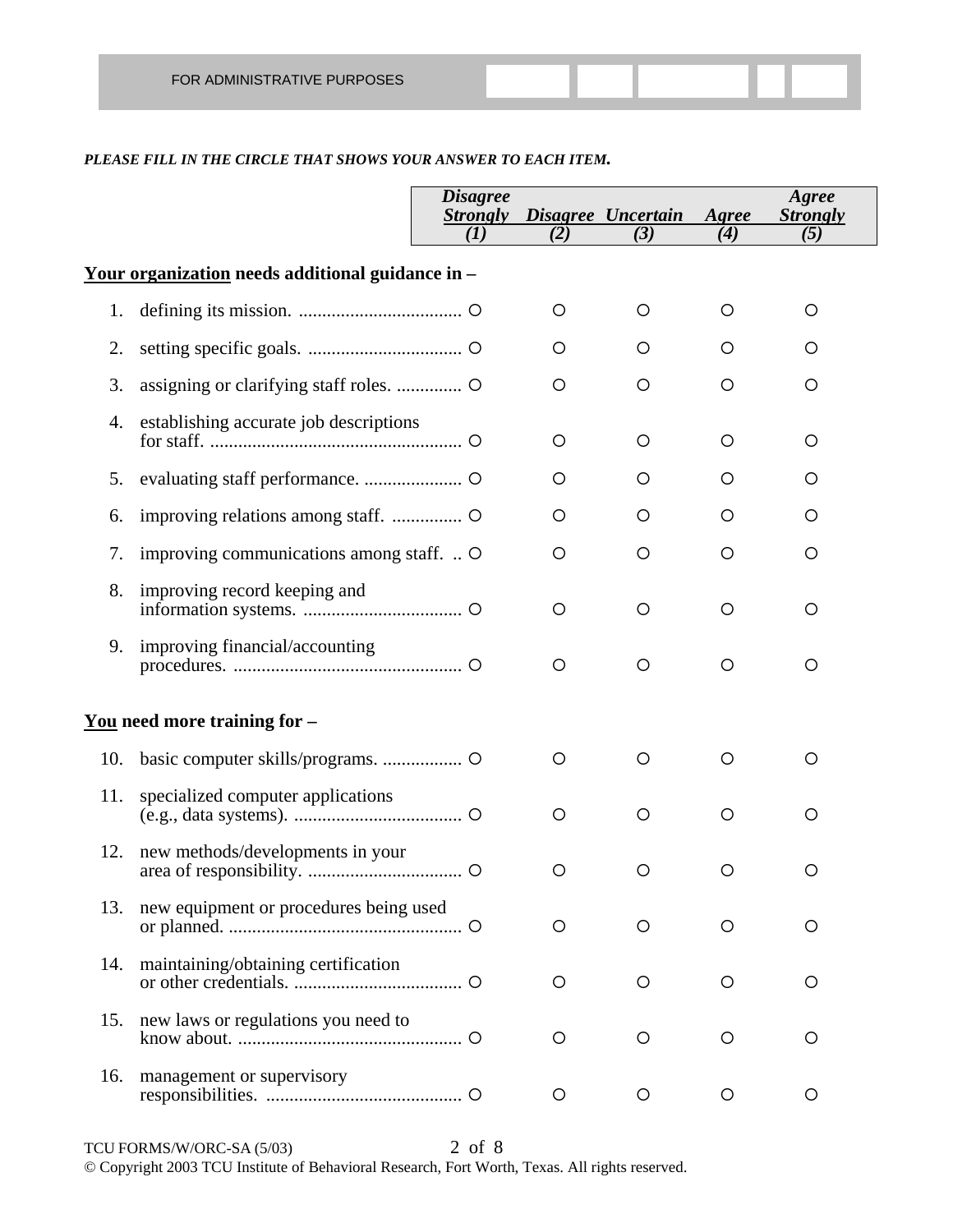|     |                                                                                           | <i><b>Disagree</b></i><br><b>Strongly</b><br>(I) | (2)     | Disagree Uncertain<br>(3) | Agree<br>(4) | Agree<br><b>Strongly</b><br>(5) |
|-----|-------------------------------------------------------------------------------------------|--------------------------------------------------|---------|---------------------------|--------------|---------------------------------|
|     |                                                                                           |                                                  |         |                           |              |                                 |
|     | <b>Current pressures to make</b><br>agency changes come from -                            |                                                  |         |                           |              |                                 |
| 17. |                                                                                           |                                                  | O       | O                         | O            | $\circ$                         |
| 18. |                                                                                           |                                                  | O       | O                         | O            | O                               |
| 19. |                                                                                           |                                                  | O       | O                         | O            | O                               |
| 20. |                                                                                           |                                                  | O       | O                         | O            | O                               |
| 21. |                                                                                           |                                                  | O       | O                         | O            | O                               |
| 22. |                                                                                           |                                                  | O       | O                         | O            | O                               |
| 23. | accreditation or licensing authorities.  O                                                |                                                  | O       | O                         | O            | $\circ$                         |
|     | How strongly do you agree or disagree<br>with each of the following statements?           |                                                  |         |                           |              |                                 |
| 24. |                                                                                           |                                                  | O       | O                         | $\circ$      | $\circ$                         |
| 25. | Your offices (size and furnishings)                                                       |                                                  | O       | O                         | O            | $\circ$                         |
| 26. | You have the skills needed to conduct                                                     |                                                  | O       | $\circ$                   | $\circ$      | O                               |
| 27. | Staff sometimes get confused about                                                        |                                                  | $\circ$ | O                         | O            | $\circ$                         |
| 28. |                                                                                           |                                                  | O       | O                         | O            | $\circ$                         |
| 29. | You are satisfied with your present job.  O                                               |                                                  | O       | O                         | O            | O                               |
| 30. | You would like to find a job                                                              |                                                  | O       | $\circ$                   | O            | O                               |
| 31. | Staff understand how everyone's duties fit<br>together as part of the overall mission.  O |                                                  | O       | O                         | O            | $\circ$                         |
| 32. | Too many staff decisions have to be                                                       |                                                  | O       | O                         | O            | O                               |
| 33. | Staff training and continuing education                                                   |                                                  | O       | $\circ$                   | O            | O                               |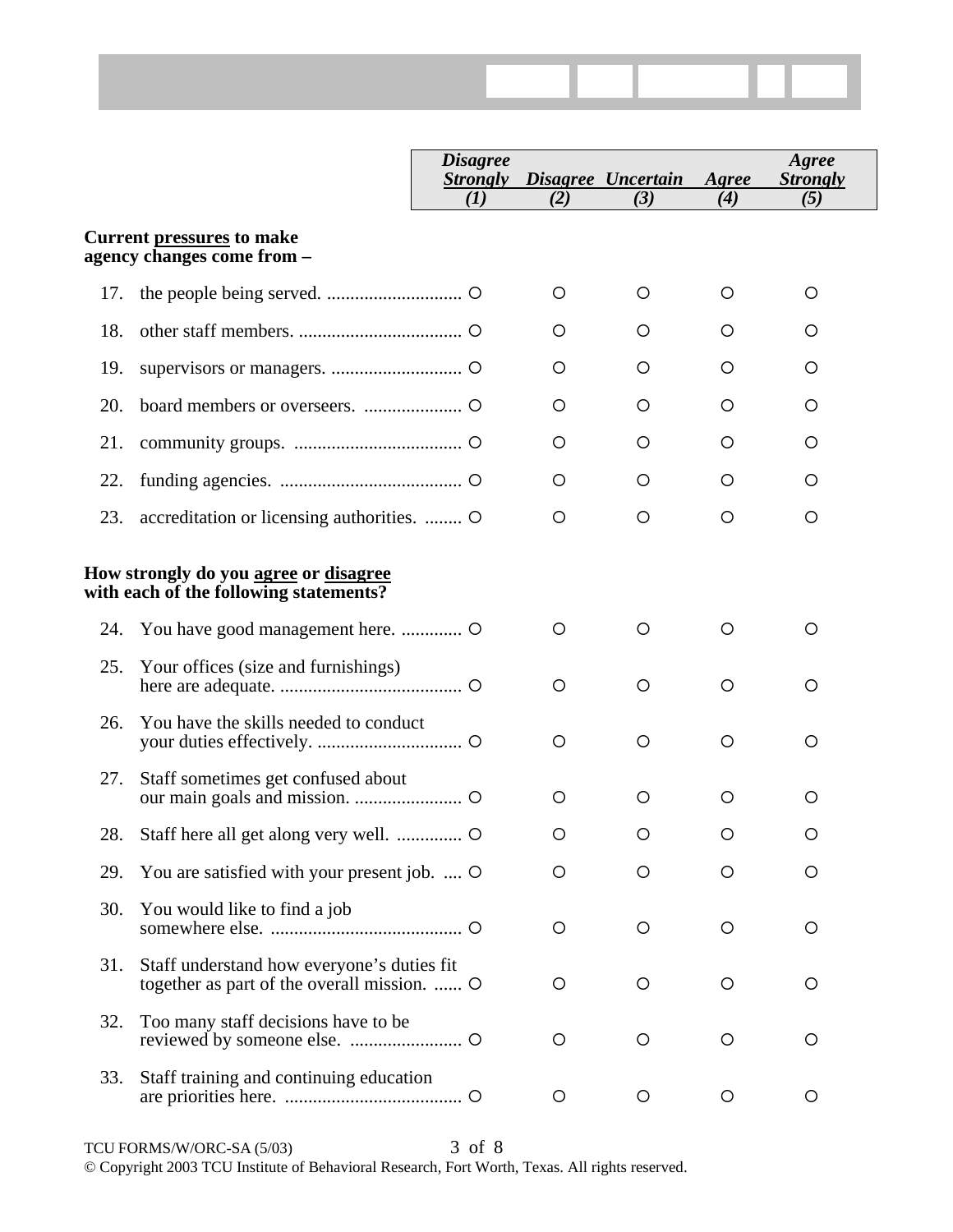|     |                                                                                           | <b>Disagree</b><br><b>Strongly</b><br>(1) | (2)     | Disagree Uncertain<br>(3) | Agree<br>(4) | Agree<br><b>Strongly</b><br>(5) |
|-----|-------------------------------------------------------------------------------------------|-------------------------------------------|---------|---------------------------|--------------|---------------------------------|
| 34. | Office equipment (e.g., telephone, fax,                                                   |                                           | O       | O                         | O            | O                               |
| 35. | You frequently share your knowledge                                                       |                                           | O       | O                         | O            | O                               |
| 36. | You feel your Board of Trustees                                                           |                                           | $\circ$ | O                         | $\circ$      | $\circ$                         |
| 37. | You used the Internet (World Wide Web)                                                    |                                           | O       | $\circ$                   | $\circ$      | O                               |
| 38. | Management here fully trusts                                                              |                                           | O       | O                         | O            | $\circ$                         |
| 39. | You feel appreciated for the job you do.  O                                               |                                           | $\circ$ | O                         | O            | O                               |
| 40. | There is too much friction                                                                |                                           | O       | $\circ$                   | $\circ$      | O                               |
| 41. | You have fears about the future health                                                    |                                           | O       | O                         | $\circ$      | $\circ$                         |
| 42. | Ideas or suggestions from staff get                                                       |                                           | $\circ$ | O                         | $\circ$      | $\circ$                         |
| 43. | Staff generally regard you as a                                                           |                                           | $\circ$ | $\circ$                   | $\circ$      | $\circ$                         |
| 44. | You have easy access for using                                                            |                                           | O       | O                         | O            | O                               |
| 45. | The staff here work together effectively                                                  |                                           | O       | O                         | O            | O                               |
| 46. | You have the basic computer                                                               |                                           | $\circ$ | O                         | O            | O                               |
| 47. | Your duties are clearly related                                                           |                                           | O       | O                         | O            | O                               |
| 48. | You learned new skills or techniques at a<br>professional conference in the past year.  O |                                           | O       | O                         | O            | $\circ$                         |
| 49. | You consistently plan ahead and                                                           |                                           | O       | O                         | O            | O                               |
| 50. | You have too many pressures                                                               |                                           | O       | O                         | O            | O                               |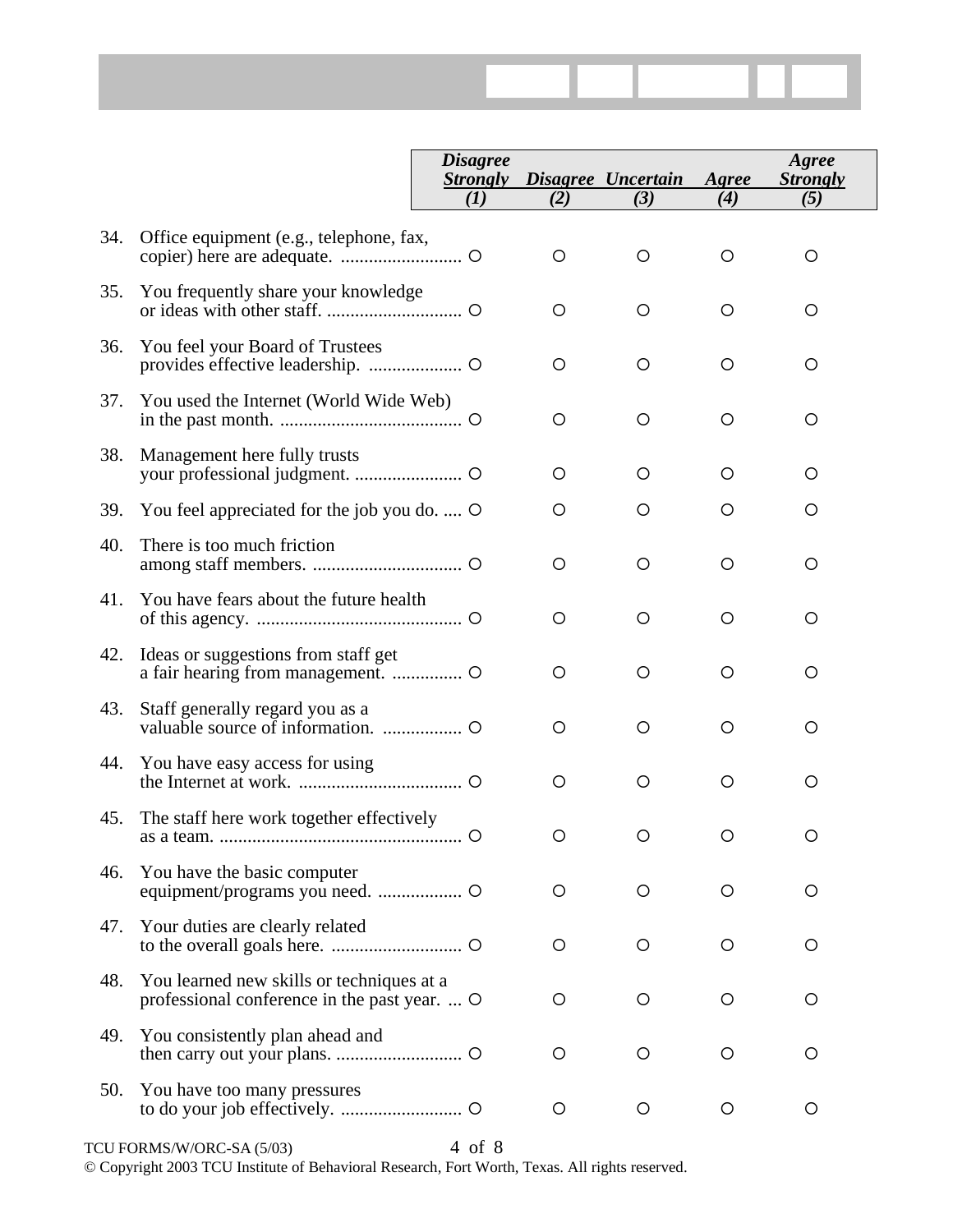|     |                                                                                  | <b>Disagree</b>        |         |                           |              | Agree                  |
|-----|----------------------------------------------------------------------------------|------------------------|---------|---------------------------|--------------|------------------------|
|     |                                                                                  | <b>Strongly</b><br>(1) | (2)     | Disagree Uncertain<br>(3) | Agree<br>(4) | <b>Strongly</b><br>(5) |
|     |                                                                                  |                        |         |                           |              |                        |
| 51. | Staff members are given broad authority                                          |                        | O       | O                         | $\circ$      | O                      |
| 52. | This agency encourages and supports                                              |                        | O       | O                         | $\circ$      | $\circ$                |
| 53. | You like the people you work with.                                               |                        | O       | O                         | $\circ$      | $\circ$                |
| 54. | You read about new ideas and techniques                                          |                        | O       | O                         | $\circ$      | O                      |
| 55. | Staff here are always quick to help                                              |                        | O       | O                         | O            | O                      |
| 56. | Computer problems are usually                                                    |                        | O       | O                         | O            | O                      |
| 57. | Novel ideas by staff are discouraged                                             |                        | O       | O                         | O            | O                      |
| 58. | Staff here have the skills they need                                             |                        | O       | O                         | O            | O                      |
| 59. | The budget here allows staff to attend<br>professional conferences each year.  O |                        | O       | $\circ$                   | $\circ$      | $\circ$                |
| 60. | You have enough opportunities to keep                                            |                        | $\circ$ | $\circ$                   | $\circ$      | O                      |
| 61. | Mutual trust and cooperation among staff                                         |                        | O       | O                         | $\circ$      | O                      |
| 62. | Most records here are computerized.                                              |                        | O       | O                         | O            | O                      |
| 63. | You are willing to try new ideas even if                                         |                        | O       | O                         | O            | O                      |
|     | 64. Learning and using new procedures                                            |                        | O       | O                         | O            | O                      |
| 65. | Goals and objectives of this agency                                              |                        | O       | O                         | O            | O                      |
| 66. | The staff here often shows signs                                                 |                        | O       | O                         | O            | O                      |
| 67. | Staff participate in making long-range                                           |                        | O       | O                         | O            | O                      |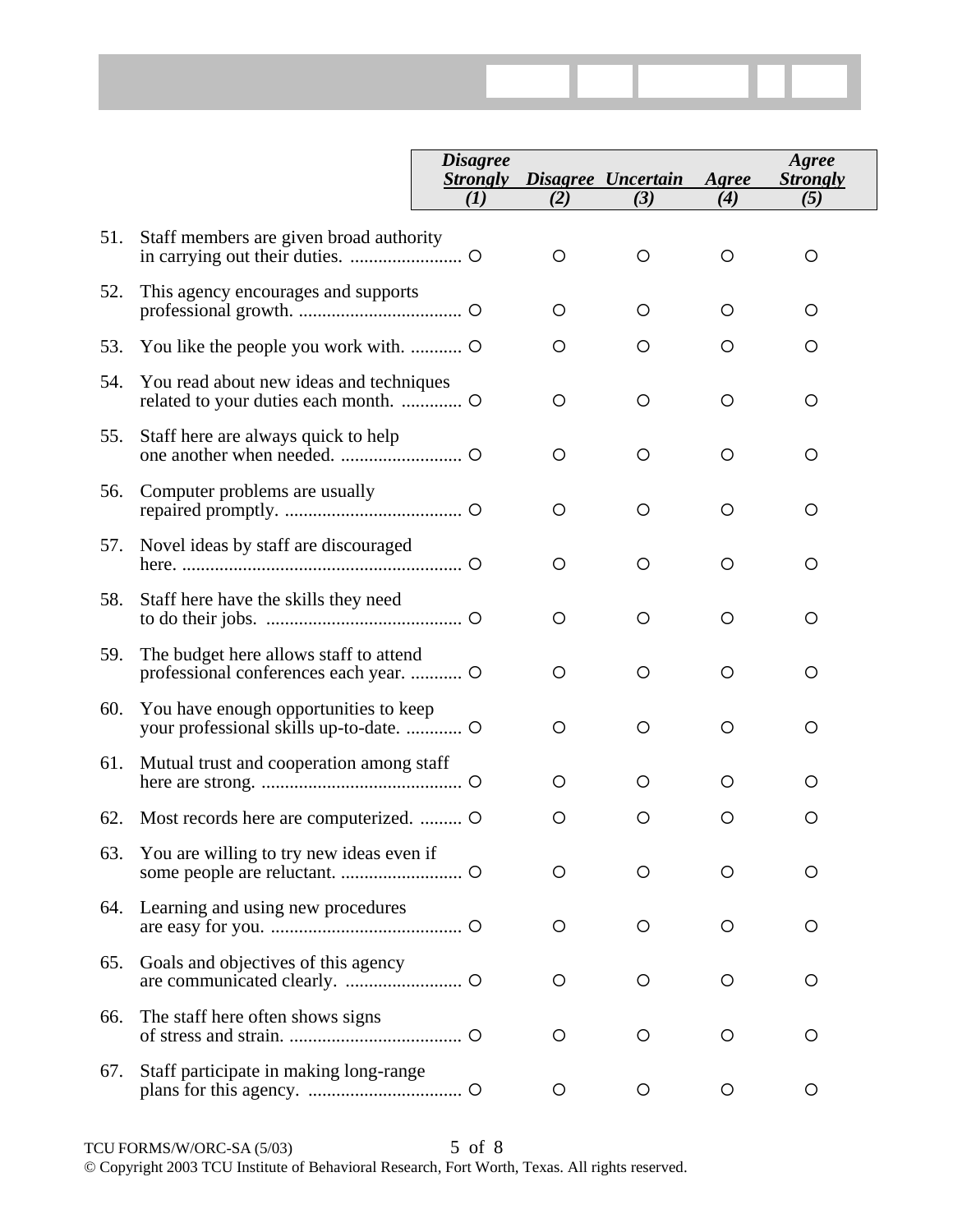|                                             | <i>Disagree</i> | <b>Strongly Disagree Uncertain</b><br>(3) | Agree<br>$\boldsymbol{4}$ | <b>Agree</b><br><b>Strongly</b> |  |
|---------------------------------------------|-----------------|-------------------------------------------|---------------------------|---------------------------------|--|
|                                             |                 |                                           |                           |                                 |  |
| 68. You usually accomplish whatever         |                 |                                           |                           |                                 |  |
| 69. It is easy to change routine procedures |                 |                                           |                           |                                 |  |

| 69. | It is easy to change routine procedures  | O        | O       | O       | O |
|-----|------------------------------------------|----------|---------|---------|---|
| 70. | Staff here are free to try out different | $\circ$  | O       | O       | O |
| 71. | You use the Internet (World Wide Web)    | $\Omega$ | $\circ$ | $\circ$ | ◯ |
| 72. | The formal and informal communication    | $\circ$  | O       | O       | O |
| 73. | Policies here limit staff access to the  | O        | O       | O       | O |
| 74. | Offices here allow the privacy needed    | $\circ$  | O       | O       | O |
| 75. | You are sometimes too cautious or slow   | ◯        | O       | O       | ◯ |
| 76. | There are too many rules and             | O        | O       | O       | O |
| 77. |                                          | O        | O       | O       | O |
| 78. | Staff concerns are ignored               | O        | O       | O       | O |
| 79. | The staff here are kept well informed    | O        | $\circ$ | $\circ$ | O |
| 80. | The heavy workload reduces staff         | $\Omega$ | O       | ◯       | ◯ |
| 81. | You regularly read professional articles | O        | O       | O       | O |
| 82. | You have confidence in how decisions     | O        | O       | O       | O |
| 83. | Other staff often ask your advice        | O        | O       | O       | O |
|     |                                          |          |         |         |   |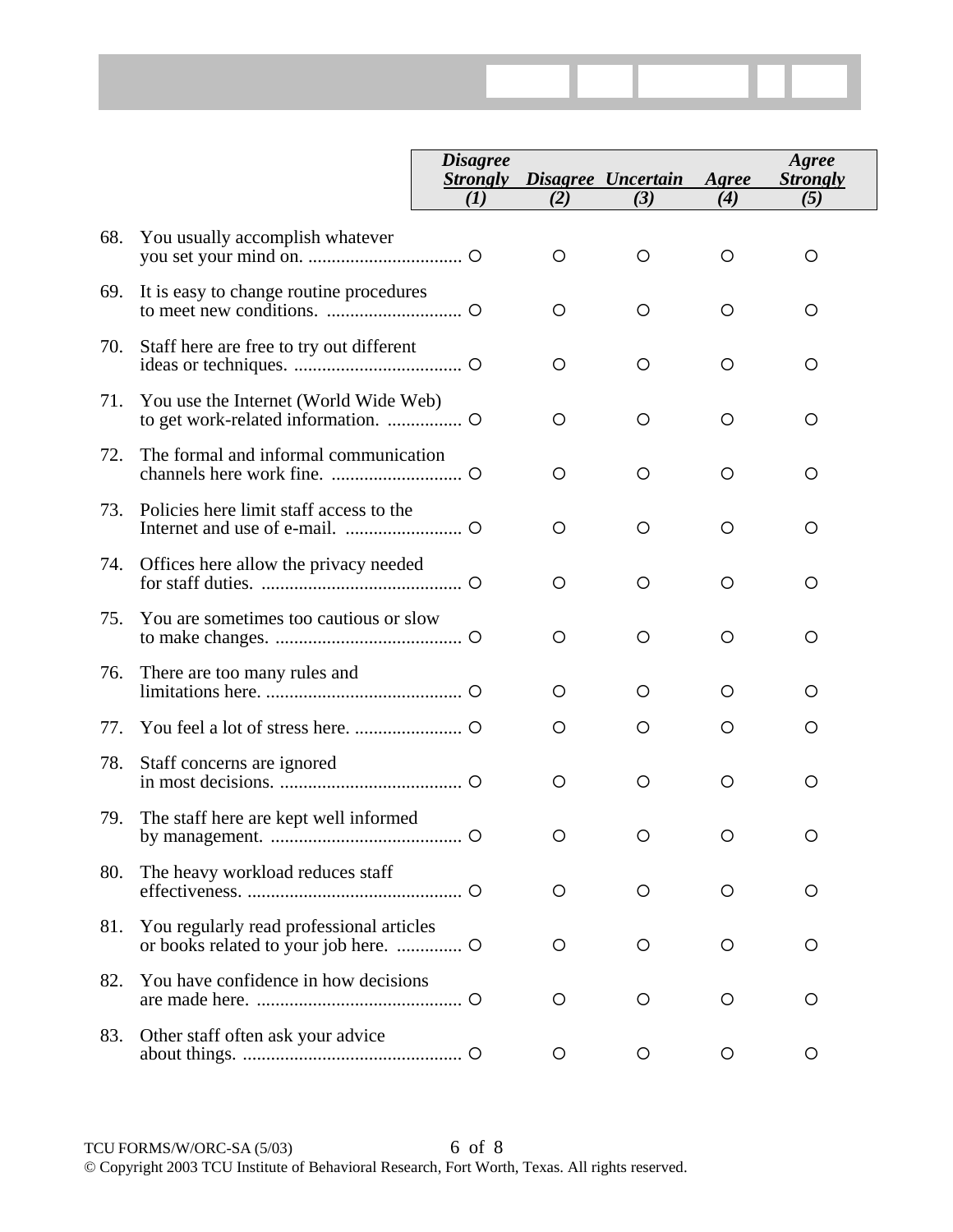|     |                                                                                        | <i><b>Disagree</b></i><br><b>Strongly</b> |         | Disagree Uncertain | Agree   | Agree<br><b>Strongly</b> |
|-----|----------------------------------------------------------------------------------------|-------------------------------------------|---------|--------------------|---------|--------------------------|
|     |                                                                                        | $\mathcal{L}(I)$                          | (2)     | (3)                | (4)     | (5)                      |
| 84. | More open discussions about issues                                                     |                                           | $\circ$ | $\circ$            | $\circ$ | $\circ$                  |
| 85. | You receive regular inservice training                                                 |                                           | $\circ$ | O                  | O       | $\circ$                  |
| 86. | You give high value to the work                                                        |                                           | $\circ$ | $\circ$            | $\circ$ | $\circ$                  |
| 87. | You frequently hear good staff ideas                                                   |                                           | O       | O                  | O       | O                        |
| 88. | Other staff often ask for your opinions.  O                                            |                                           | $\circ$ | $\circ$            | $\circ$ | $\circ$                  |
| 89. | You are effective and confident                                                        |                                           | O       | $\circ$            | $\circ$ | $\circ$                  |
| 90. | You have a computer to use in                                                          |                                           | $\circ$ | $\circ$            | $\circ$ | $\circ$                  |
| 91. | Some staff members do not do their                                                     |                                           | O       | O                  | O       | O                        |
| 92. | More support staff are needed                                                          |                                           | O       | $\circ$            | $\circ$ | O                        |
| 93. | The general attitude here is to change                                                 |                                           | O       | $\circ$            | $\circ$ | $\circ$                  |
| 94. | You do a good job of routinely updating                                                |                                           | $\circ$ | $\circ$            | $\circ$ | $\circ$                  |
| 95. | Staff members here always feel free to ask<br>questions and express their concerns.  O |                                           | $\circ$ | $\circ$            | $\circ$ | O                        |
| 96. | You have been highly effective                                                         |                                           | O       | O                  | O       | O                        |
| 97. |                                                                                        |                                           | O       | O                  | O       | O                        |
| 98. | You need better access while at work                                                   |                                           | O       | O                  | O       | O                        |
| 99. | Management here has a clear plan                                                       |                                           | O       | O                  | O       | O                        |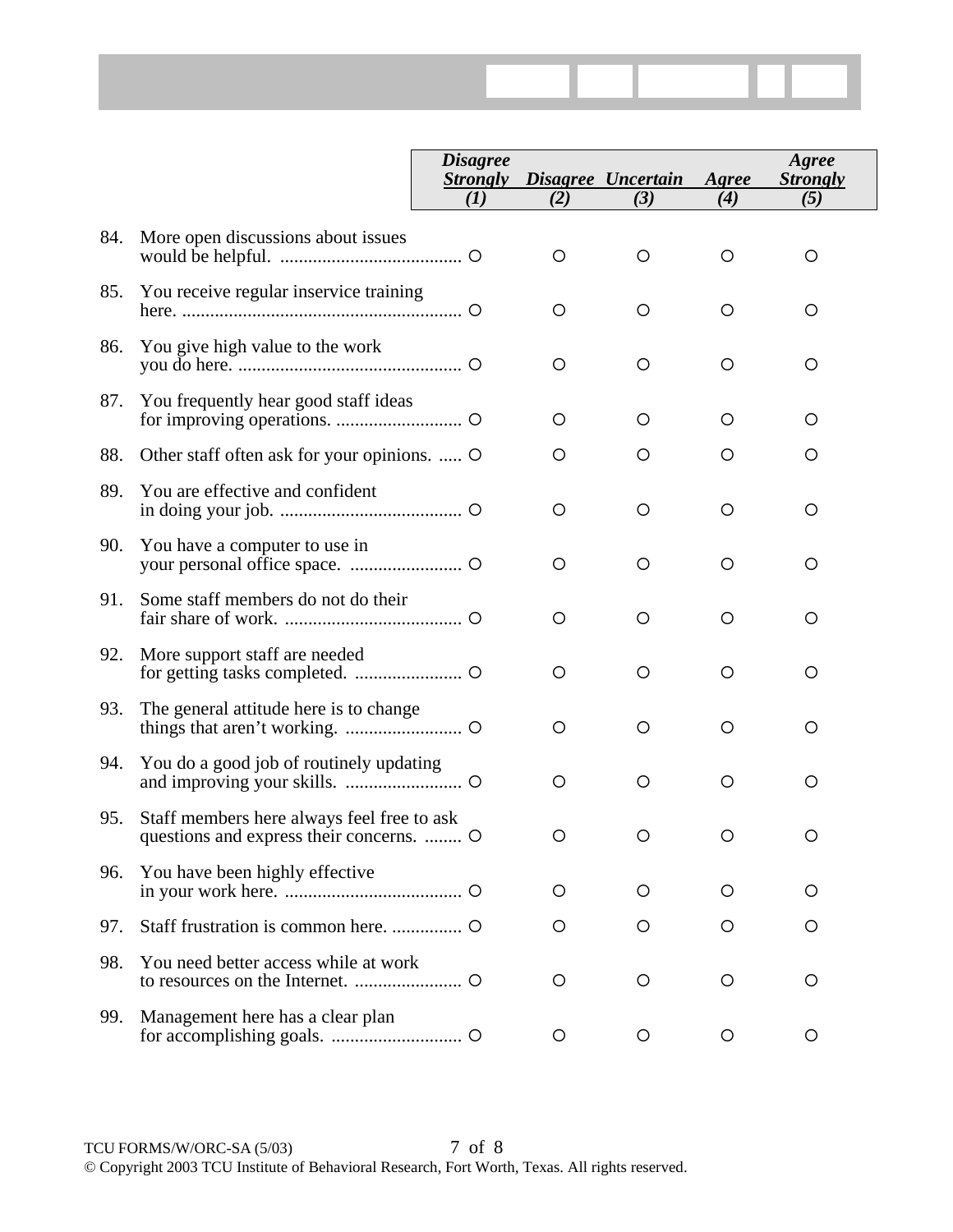|      |                                  | <b>Disagree</b><br><b>Strongly</b><br>(I) | (2)     | Disagree Uncertain<br>(3) | Agree<br>(4) | Agree<br><b>Strongly</b><br>(5) |
|------|----------------------------------|-------------------------------------------|---------|---------------------------|--------------|---------------------------------|
| 100. | You have a positive influence on |                                           | $\circ$ | O                         | ∩            | O                               |
| 101. | You are proud to tell others     |                                           | O       | $\circ$                   | O            | O                               |
| 102. | You have convenient access to    |                                           | O       | $\circ$                   | $\bigcirc$   | O                               |
| 103. | You are encouraged here to try   |                                           | O       | O                         | O            | O                               |
| 104. | You are able to adapt quickly    |                                           | O       | $\circ$                   | O            | O                               |
| 105. | Management decisions here are    |                                           | O       | $\circ$                   | O            | O                               |
| 106. | You are viewed as a leader       |                                           | $\circ$ | $\circ$                   | O            | O                               |
| 107. | Your computer equipment is       |                                           | $\circ$ | $\circ$                   | $\bigcirc$   | ◯                               |
| 108. | Arrangement of staff offices     |                                           | $\circ$ | $\circ$                   | O            | O                               |
| 109. | Staff are satisfied with the     |                                           | O       | O                         | O            | O                               |

is a problem. ............................................... { { { { {

to complete assigned duties.  $\frac{1}{2}$   $\frac{1}{2}$   $\frac{1}{2}$   $\frac{1}{2}$   $\frac{1}{2}$   $\frac{1}{2}$   $\frac{1}{2}$   $\frac{1}{2}$   $\frac{1}{2}$   $\frac{1}{2}$   $\frac{1}{2}$   $\frac{1}{2}$   $\frac{1}{2}$   $\frac{1}{2}$   $\frac{1}{2}$   $\frac{1}{2}$   $\frac{1}{2}$   $\frac{1}{2}$   $\frac{1}{2}$   $\$ 

organizational needs. .................................. { { { { { 113. Staff here are qualified for their duties. ..... O O O O O O 114. The workload and pressures here keep motivation for new training low. ............... { { { { { 115. More computers are needed for staff to use. ........................................... { { { { {

110. Frequent staff turnover here

111. Staff here usually have enough time

112. There are enough staff here to meet